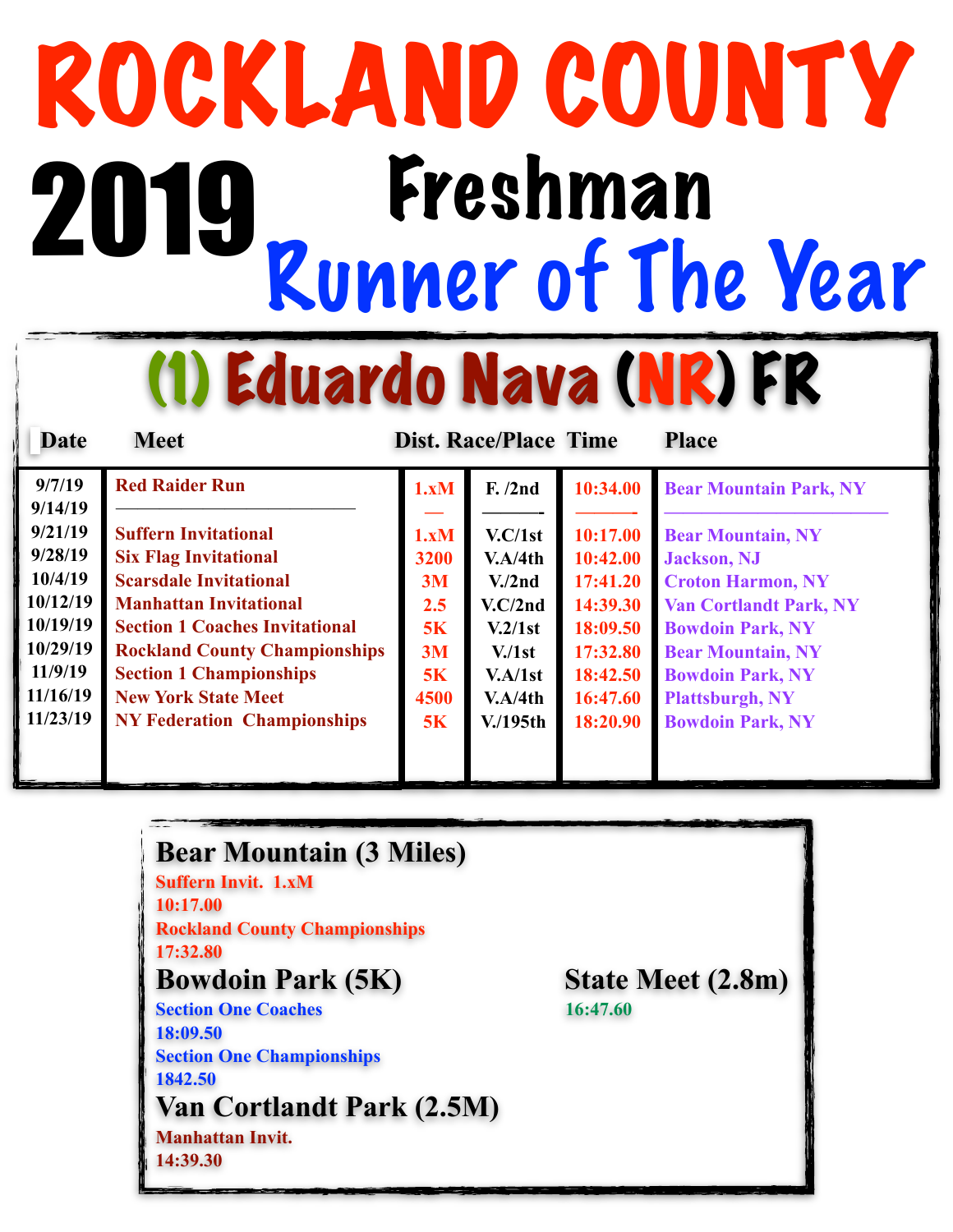### (2) Mason Mayer (SUF) FR

#### Best Times This Year.

 Bear Mountain State Park 17:14.20 PR Suffern Invitational Van Cortlandt Park (2000m) 6:16.10 PR Manhattan Invitational Bowdoin State Park 18:15.00 PR Section One Coaches

(3) Max Alves (PR) FR

#### Best Times This Year.

 Bear Mountain State Park 17:49.50 PR League Meet Van Cortlandt Park 14:56.70 PR Manhattan Invitational

Bowdoin State Park 18:55.30 PR Section One Championships

### (4) Giuseppe Colella (NR) FR

#### Best Times This Year.

 Van Cortlandt Park 15:02.50 PR Manhattan Invitational Bowdoin State Park 19:02.30 PR Section One Coaches

Bear Mountain State Park 18:26.30 PR Rockland County Championships

### (5) Ryan Paradine (PR) FR

#### Best Times This Year.

 Bear Mountain State Park 18:05.60 PR League Meet Van Cortlandt Park (2000m) 6:29.90 PR Manhattan Invitational Bowdoin State Park 19:44.90 PR Section One Championships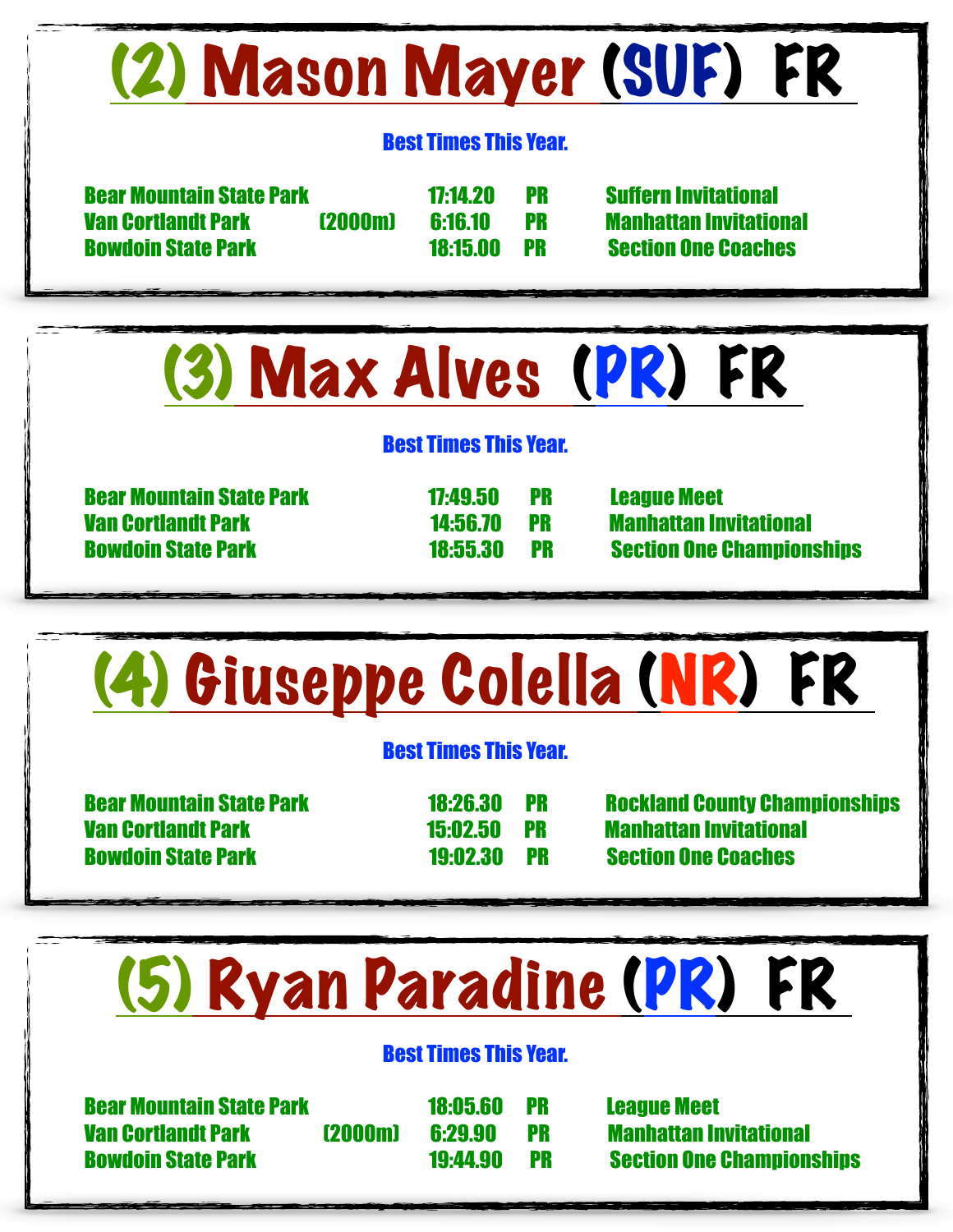# (6) Lucas Roy (NY) FR

#### Best Times This Year.

 Van Cortlandt Park 15:53.30 PR Manhattan Invitational Bowdoin State Park 19:47.30 PR Section One Coaches

Bear Mountain State Park 18:22.00 PR Rockland County Championships

### (7) Harrison Balk (SUF) FR

#### Best Times This Year.

Van Cortlandt Park (2000m) 6:57.80 PR Manhattan Invitational

Bear Mountain State Park 18:44.60 PR Rockland County Championships Bowdoin State Park 19:34.80 PR Section One Championships

# (8) Tyler Cooper (SUF) FR

#### Best Times This Year.

Van Cortlandt Park (2000m) 6:56.50 PR Manhattan Invitational

Bear Mountain State Park 18:52.90 PR Rockland County Championships Bowdoin State Park 19:47.80 PR Section One Championships

# (9) Dylan Marzan (NY) FR

#### Best Times This Year.

Van Cortlandt Park 16:18.90 PR Manhattan Invitational

Bear Mountain State Park 18:46.30 PR Rockland County Championships Bowdoin State Park 20:05.70 PR Section One Championships